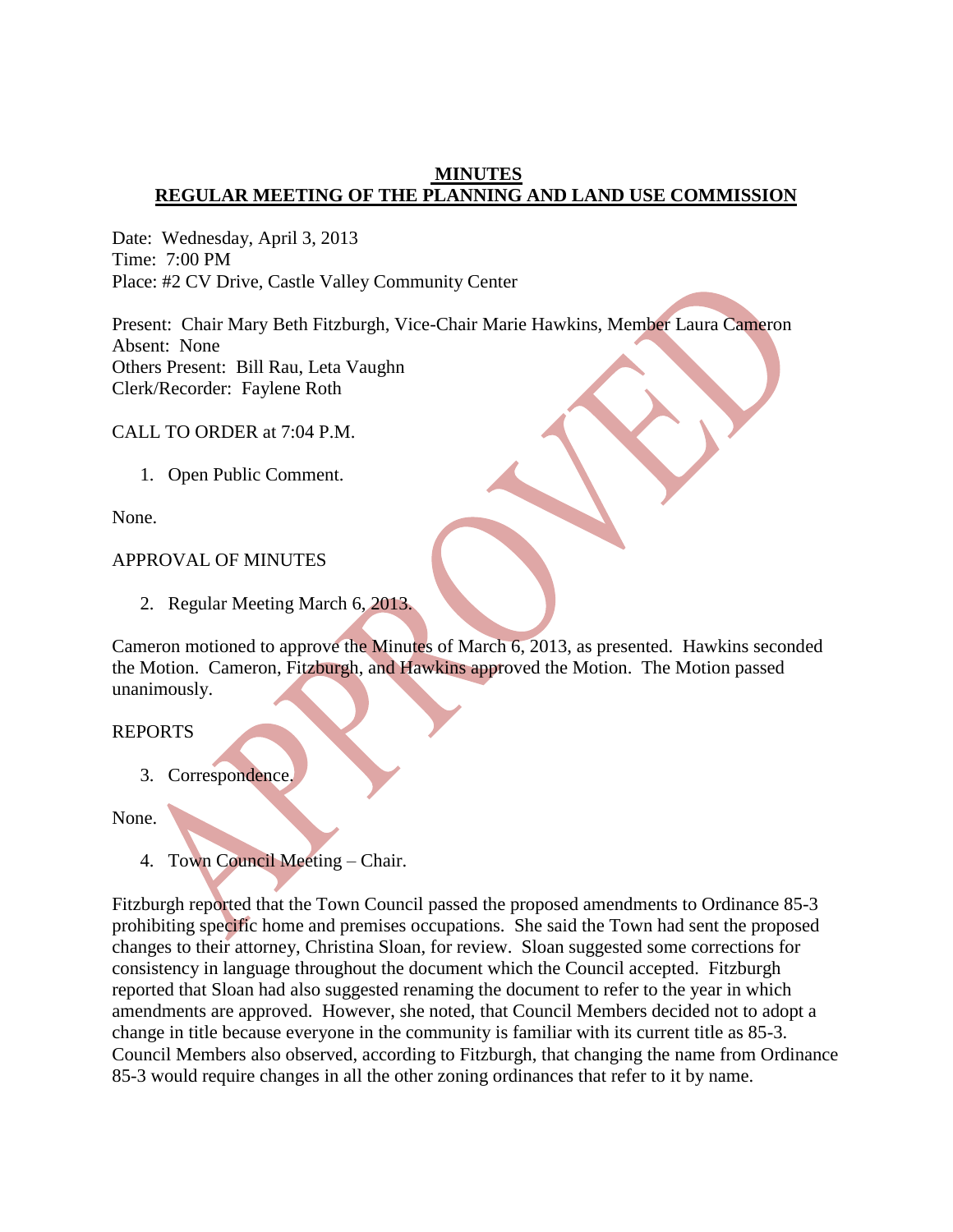In addition, Fitzburgh reported, that Council Members discussed their responsibility to educate local citizens more about the nature of the Castle Valley aquifer. Hawkins suggested that they check on the possibility of including an information document with the Grand County tax bill.

5. Permit Agent.

Roth presented a report for the Month of March 2013. One permit was issued for a HUDapproved foundation for a single-wide trailer and one for a solar installation.

6. Procedural Matters.

None.

# NEW BUSINESS

7. Discussion and possible action re: proposed amendments to Ordinance 85-3 regarding: permitted conditional uses and general operating requirements.

Fitzburgh and Cameron had asked for review of permitted and conditional uses in Sections 4.2 and 4.5 of Ordinance 85-3. Fitzburgh referred Members to the list in Section 4.5 of conditional uses that are allowed with compliance to reasonable standards. She noted that some items, like windmills, have vague standards which she thought should be reviewed. She suggested also looking at standards for alternative energy, nurseries, botanical gardens, day care, and foster home care.

Cameron spoke about her concerns that the Ordinance imposes undue regulation over foster care families. According to Cameron, the State of Utah provides training and inspections of foster care homes through its Child and Family Services Division in coordination with the Utah Foster Care Foundation. She does not think the Town should require a separate permitting process considering the extensive preparation provided by the State. PLUC Members discussed whether this requirement was based on the Town Ordinance that prohibits more than four unrelated people to live in the same house or whether it was intended to prevent group homes, not foster care homes. One suggestion was to change foster care homes to a permitted use with the condition that they be approved and supervised by the State Division of Social Services or another placement agency licensed by the State.

Fitzburgh suggested waiting until a later date to address these changes so they can be included with a larger set of amendments that would standardize the Ordinance and coordinate it with the General Plan. She mentioned amending the Conditional Use General Operating Requirements for home and premises occupations to address future challenges that could arise from applications for home-based cottage manufacturing businesses. Some necessary changes mentioned were separate storage for flammable materials (as was required in Dunton's CUP) and a requirement that the use would not create a greater demand on municipal services and that no more hazardous waste would be generated than a household would normally produce.

From the audience, Bill Rau asked for clarification of the term "reasonable" in setting conditions for conditional uses. Fitzburgh replied that the Court will see conditions as "reasonable" as long as their overall purpose is to protect the residential nature of the zone. Conditions that address noise, traffic, etc., would meet this standard. Fitzburgh read from the **Utah League of Cities and Towns** reference book which cites the State requirement that a Town may set conditions for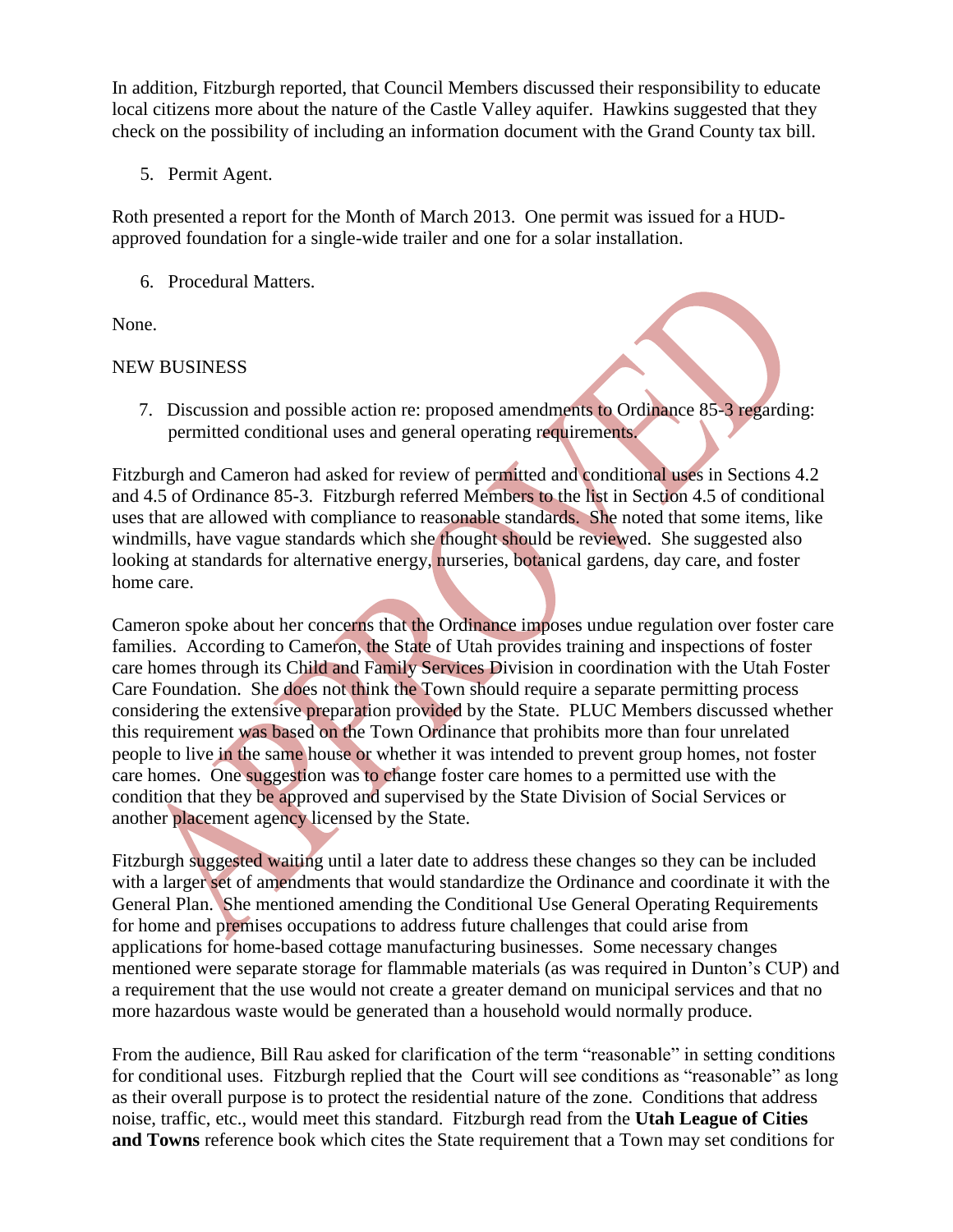conditional uses based on the standards in their land use ordinance; that the standards are administrative, not legislative; and that the Court will support the conditions set if they are supported by good records showing substantial evidence that supports the decision that was made with findings and conclusions.

## UNFINISHED BUSINESS

8. Discussion and possible action re: General Plan Review (tabled).

Hawkins motioned to untable Item 8. Cameron seconded the Motion. Cameron, Fitzburgh, and Hawkins approved the Motion. The Motion passed unanimously.

Fitzburgh and Cameron presented some documents and analyses of survey responses regarding senior housing, septic system management, and additional comments.

Fitzburgh reviewed her first draft of a Survey Report, which included the following sections: background, survey response rate (53%), general findings, statistics, and individual section summaries with statistics. She may decide to use color coding to enhance the display of some of the statistical data. Fitzburgh indicated that her goal is to produce a final draft of the report by the May 1, 2013, PLUC Meeting. Cameron noted the great overview and great work done by Fitzburgh on the survey report.

Other areas of the survey to address, according to Fitzburgh, are handling of write-in questions, breakdown of different residency statuses, use of graphs for write-in responses, separation of write-in responses into categories that could be displayed in a pie chart, and display of differences in opinion between residents and nonresidents.

Cameron's report examined differences between residents, part-time residents, and nonresidents in their responses about septic systems. PLUC Members discussed and agreed that it would be important to gather more information about the age of septic systems on Castle Valley properties. Cameron and Roth will work together to develop a plan to update the Town database information on septic systems. Cameron will write the portion of the General Plan that relates to gathering septic information.

Members discussed whether a summary version of the Survey results should be provided or whether the summaries of each section would provide a sufficient overview if separated from the statistical portion. No decision was made, but Hawkins indicated that she would give it further thought.

Further topics of discussion included: presentation of data; management of all the numbers to avoid confusion; ranking terms, such as some, many, most, significant, overwhelming; use of language; which sections to graph and best type of graph to use; interpretation of data; how to avoid bias; and whether to consider neutral responses as support for an issue.

Some suggestions were spelling out numbers that were not statistical and following a spelled-out number with its digit in parentheses. One standard for ranking adjectives was: some = less than 20%, many =  $60-70$ %, most = over 70%, significant = over 80%, overwhelming =  $90$ %.